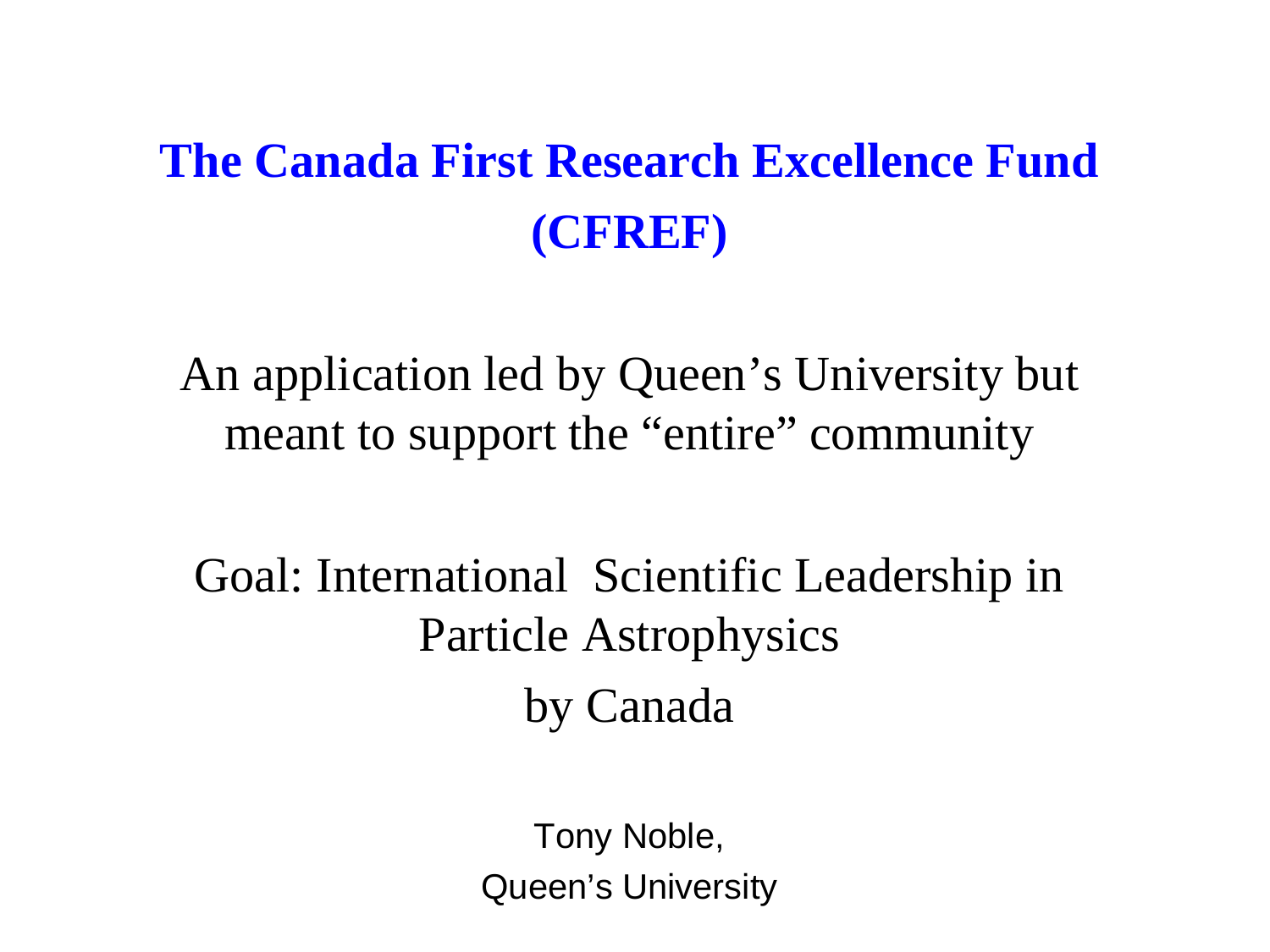**"CFREF helps competitively selected Canadian postsecondary institutions turn their key strengths into world-leading capabilities."** 

The Fund helps institutions:

- compete with the best in the world for talent, for partnership opportunities, and to make breakthrough discoveries;
- seize emerging opportunities and strategically advance their greatest strengths on the global stage; and
- implement <u>large-scale</u>, transformational and forwardthinking institutional strategies.

Builds on existing strengths. Aims at global leadership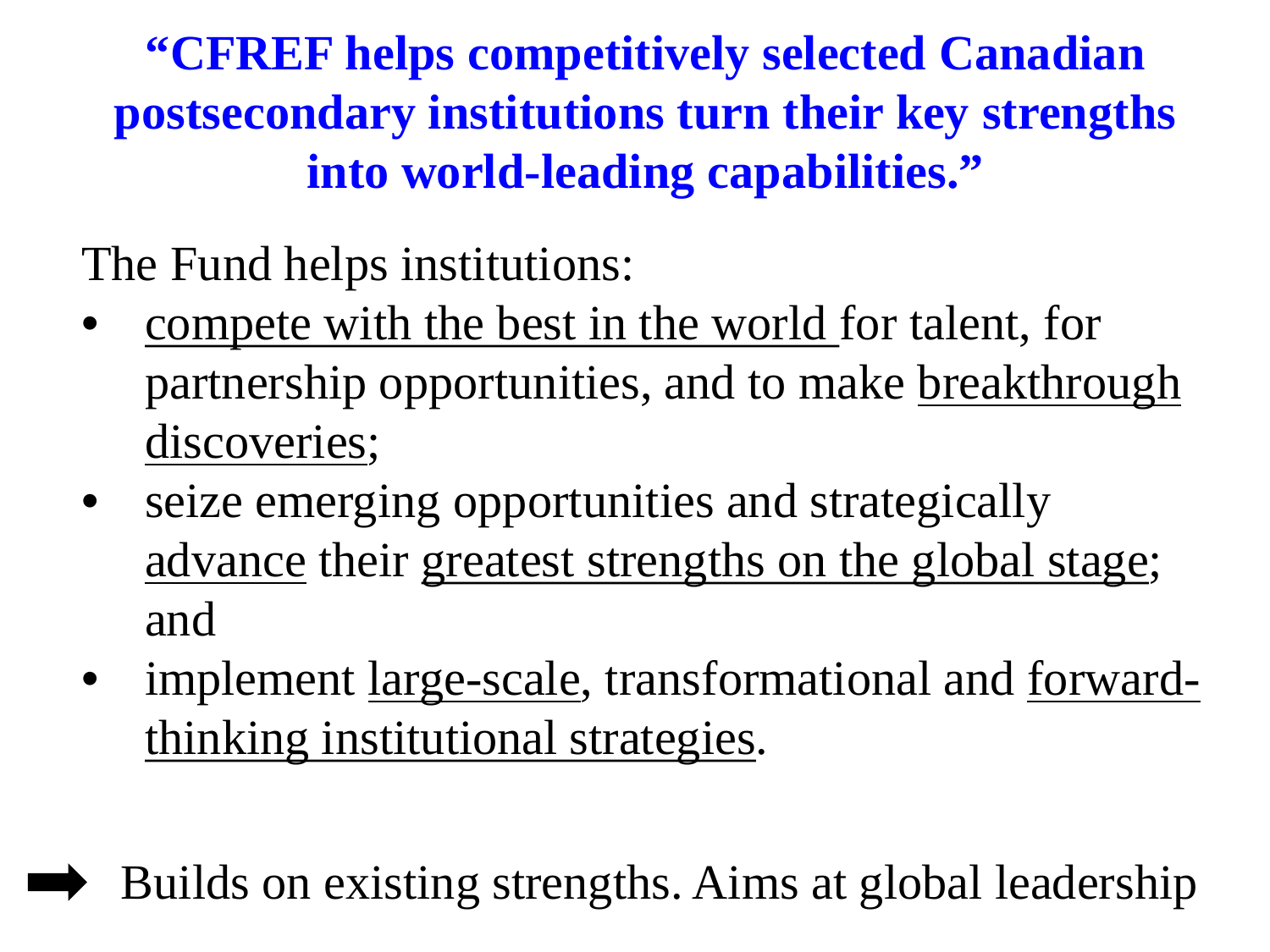## CFREF Schedule

Very

Fast !

## Round 1:

**Program Announcement:** Late Dec, 2014 **Notice of intent deadline:** February 2, 2015 **Application deadline:** March 2, 2015 **Funding to be awarded:** Up to \$350 million **Results announced:** July 2015

Queen's led a proposal for Particle Astrophysics in Canada which was well received, but ultimately not successful in Round 1.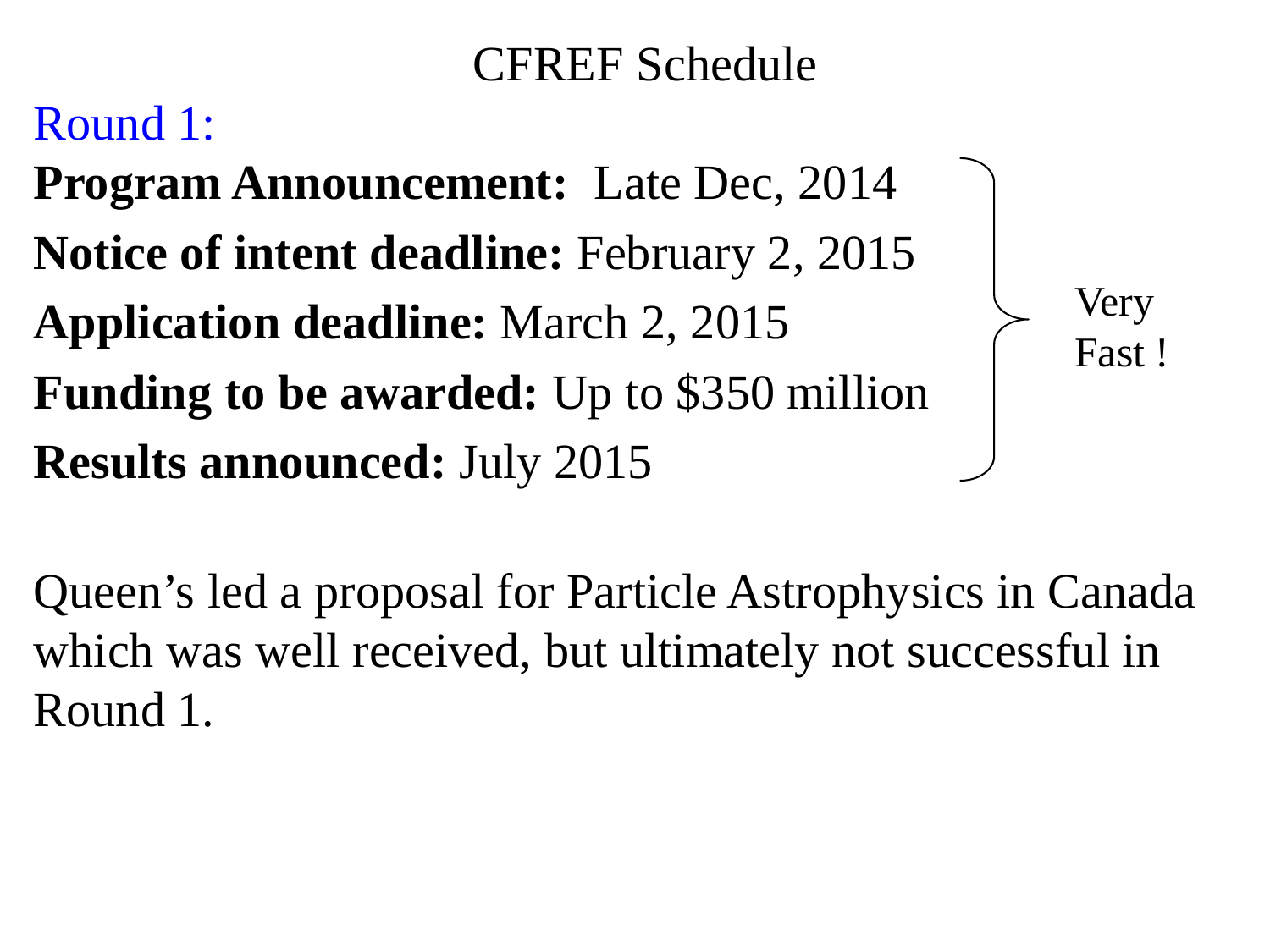## **Round 1 Results:**

- Laval: Technologies to Support Sustainable Development and Health in Canadian North. 98M\$
- Sherbrooke: Quantum Research for Revolutionary Changes in Information Processing and Advanced Materials. 33.5M\$
- UBC: Quantum Materials Research and Future Technologies. 66.5 M\$
- Saskatchewan: Agricultural Industry and Improve Global Food Security. 37.2M\$
- Toronto: Research To Create Life-Saving Cells, Tissues and Organs. 114 M\$

Total: 349.2 M\$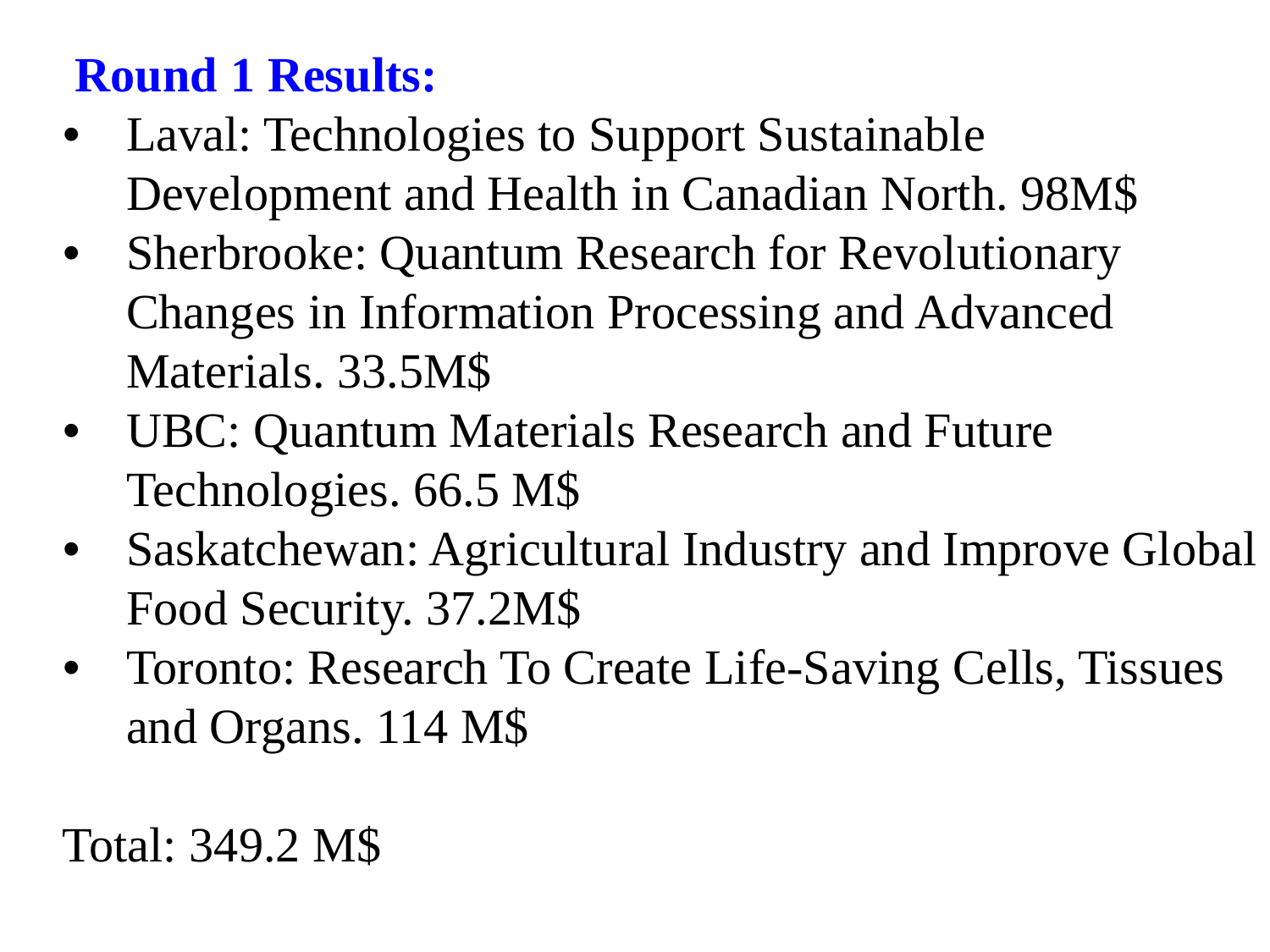## CFREF Round 2

**Funding:** to be awarded: Up to \$900 million **Notice of intent deadline:** November 9, 2015 **Adjudication of Notice of Intent:** January 2016 (51 applications winnowed to 30 at this stage)

## **Full Application deadline:** March 29, 2016

**Short List to be announced:** ~July 8 2016 **Review of short-listed projects:** July 17/18 **Final Selection:** "Summer 2016"

Fit to Program. **Demonstrated** existing capacity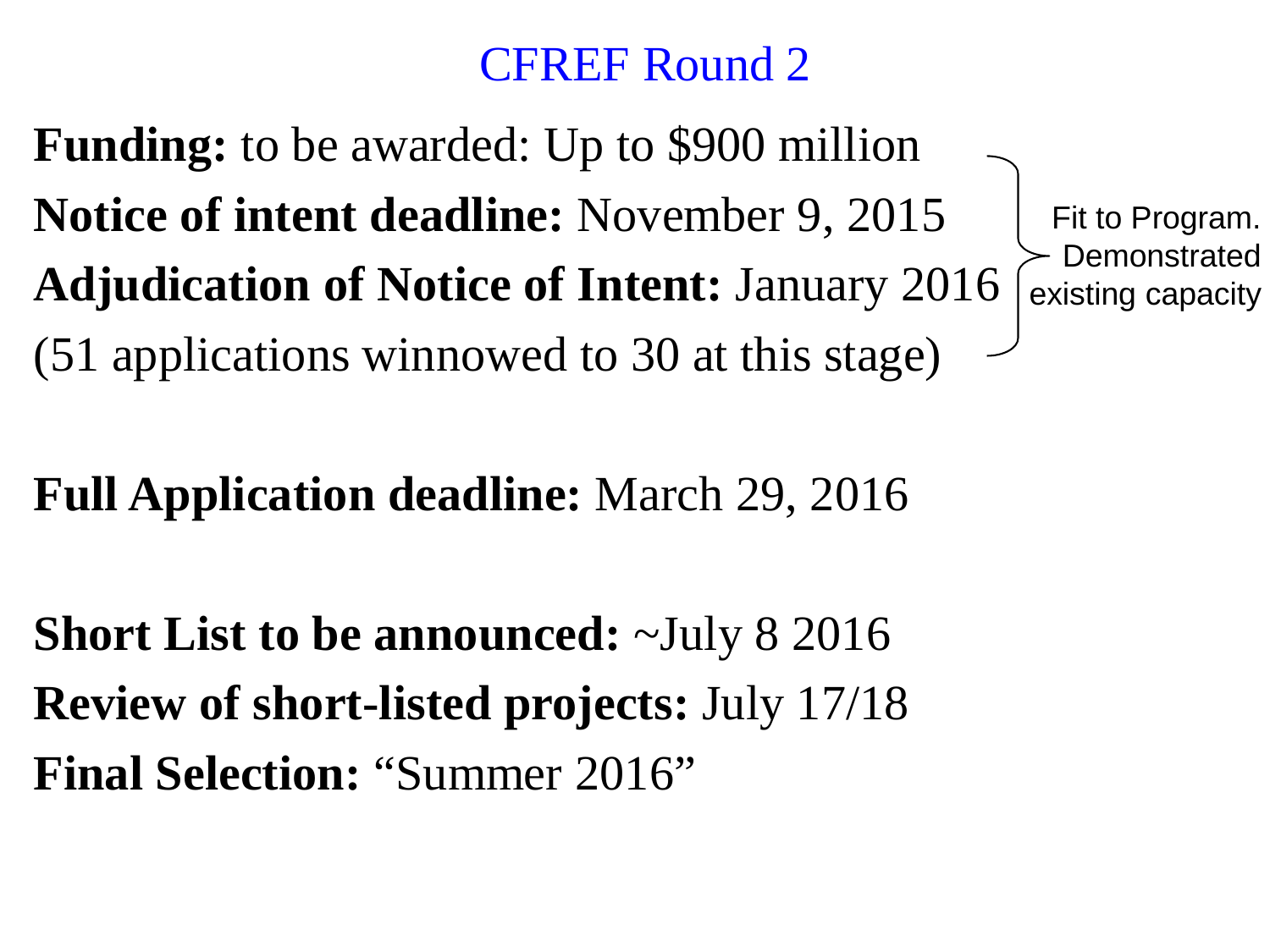# Canadian Particle Astrophysics Research Centre CPARC

To ensure the highest level of international excellence CPARC will:

1. Expand on the scientific culture at Queen's University and its partner institutions by building a powerful and integrated team working on all aspects of particle astrophysics including the SNOLAB experimental program, astroparticle and astrophysics theory, related observational astrophysics, cosmology, detector development and low background techniques.

Build scientific and technical capacity and broaden the scope of scientific community within Canada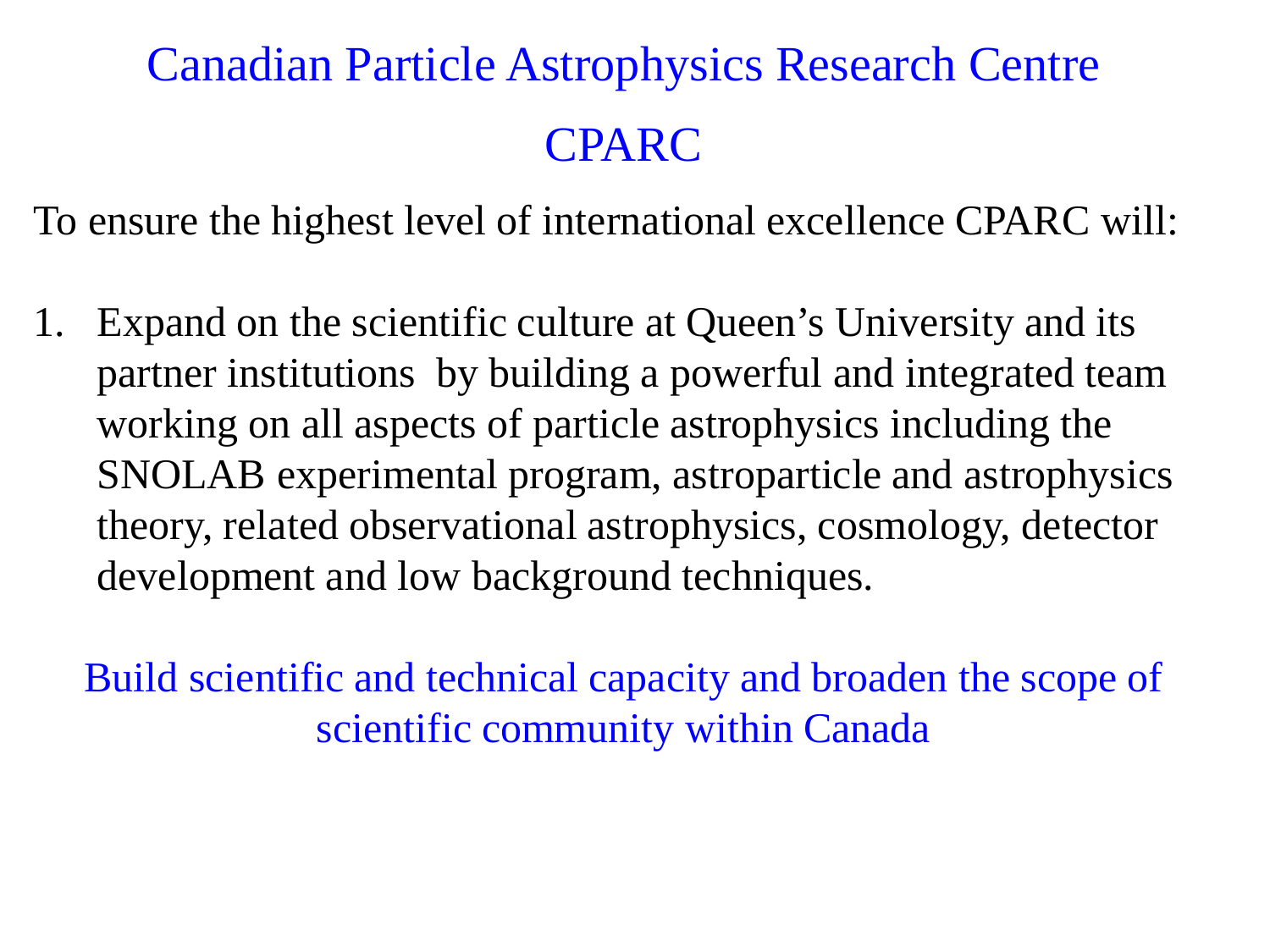2. Create an integrated research team with the critical mass and skills required to prepare and lead the next generation of increasingly challenging experiments. This will attract international scientists and technology along with the capital and operational funding necessary to allow one or more global-scale next-generation detectors to be hosted at SNOLAB.

**CPARC:** Create scientific capacity and wherewithal to ensure we are positioned to lead in a next generation, truly global scale project.

**SNOLAB:** Create the environment where these international collaborations see SNOLAB as the place to go to enable the science. Not just in depth and cleanliness, but in demonstrated ability to engage with experiments to enable science delivery safely and expeditiously.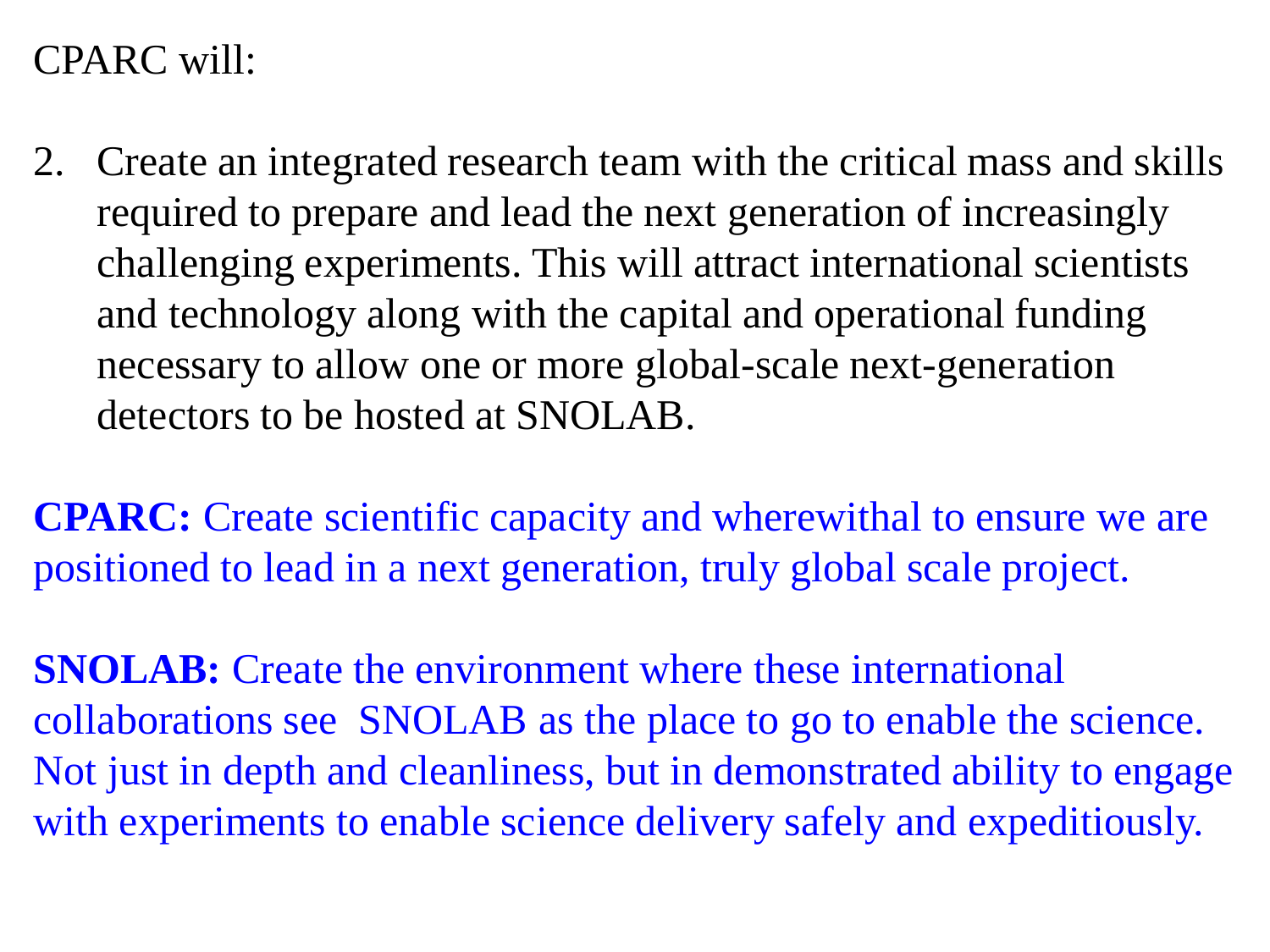3. Help obtain maximal scientific output from the suite of experiments that are currently operational or under development at SNOLAB by hiring key additional personnel, strengthening international collaborations, and engaging the broadened scientific community in the undertaking.

CPARC: Apply some of the new resources strategically to help with the current program. (This was something we avoided saying in round 1 and the reviewers criticised us for that). We have to tread carefully as CFREF is meant for incremental research capacity, and a transformative program …. Not more of the same. None-the-less we help position ourselves for the future by delivering on the existing programs….which could do with additional scientific resources.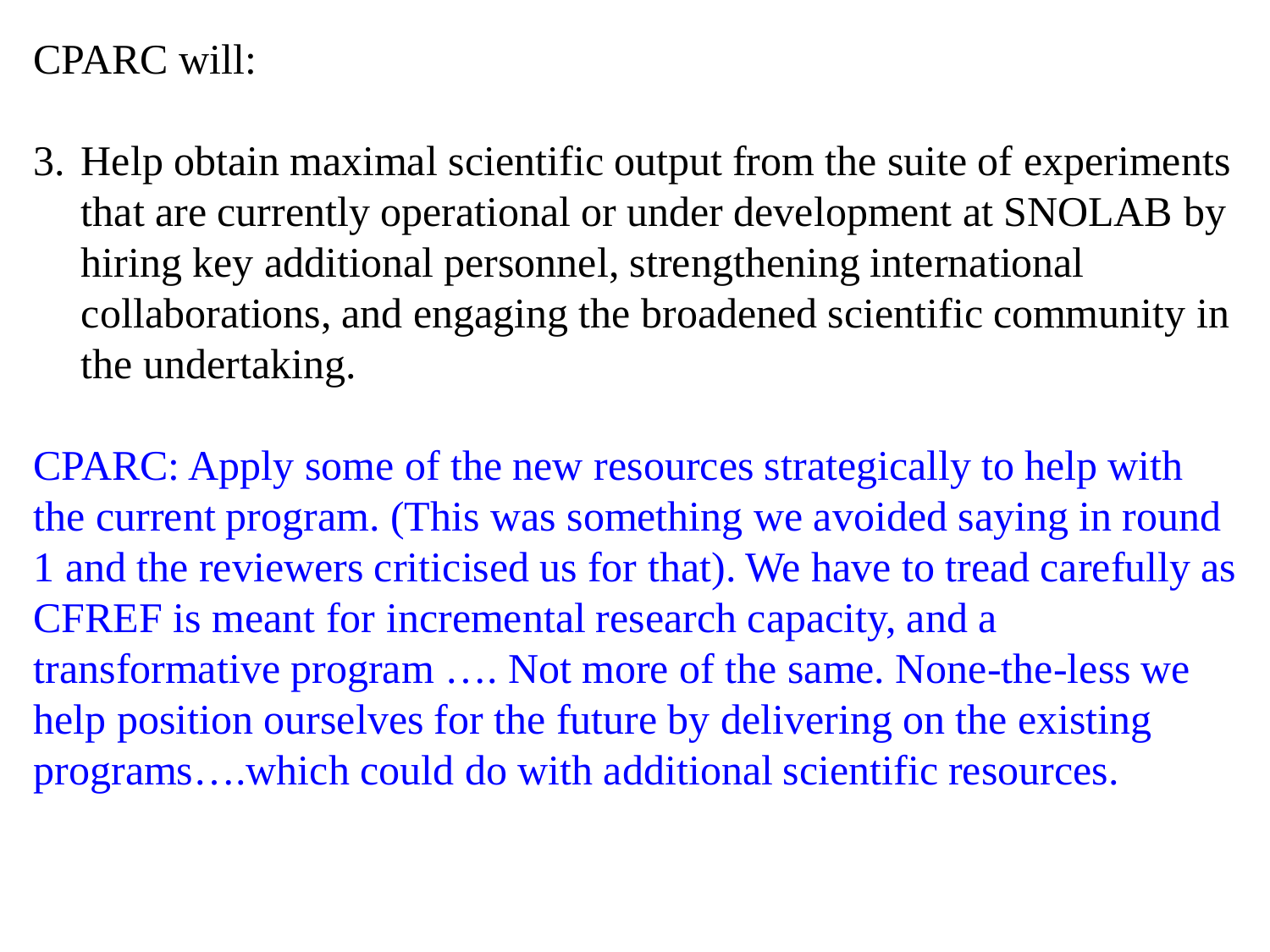4. Actively collaborate with industry to facilitate knowledge transfer and subsequent innovation.

CPARC: Put dedicated resources onto this with the responsibility to make it happen. Not just lip service.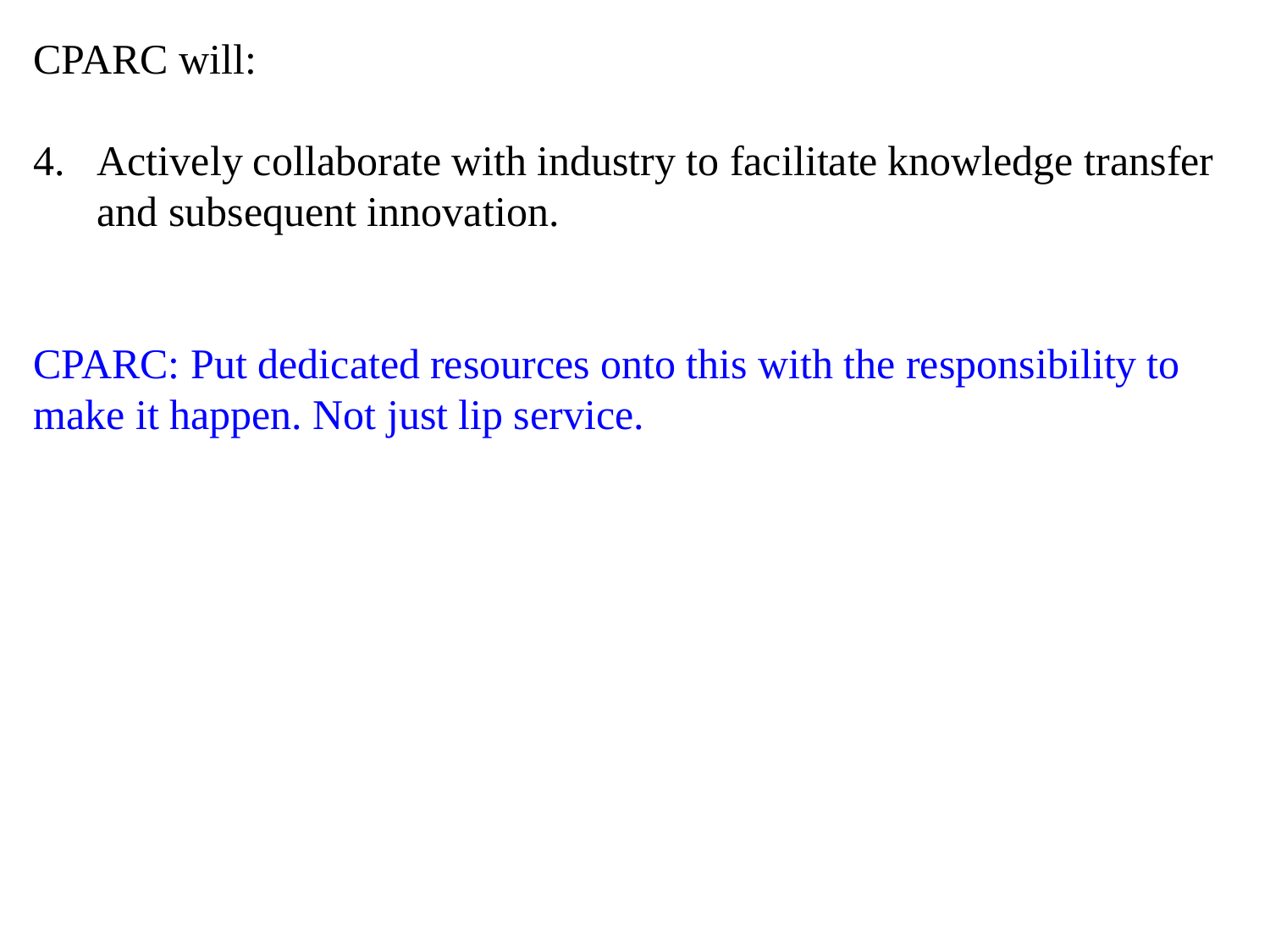5. Embed students at all stages of their careers in this enhanced scientific culture, developing their experimental and foundational theory skills while creating training opportunities through linkages to colleges, industries, and international exchange programs.

CPARC: Plan for summer schools, graduate student exchange programs, summer students, students working with industrial partners, CREATE-like graduate training program….

- Hire a person with responsibility to oversee this activity.
- Develop new graduate training experience
- Provide opportunities for researchers to create inquiry based learning experiences for undergraduate students by integrating teaching with research.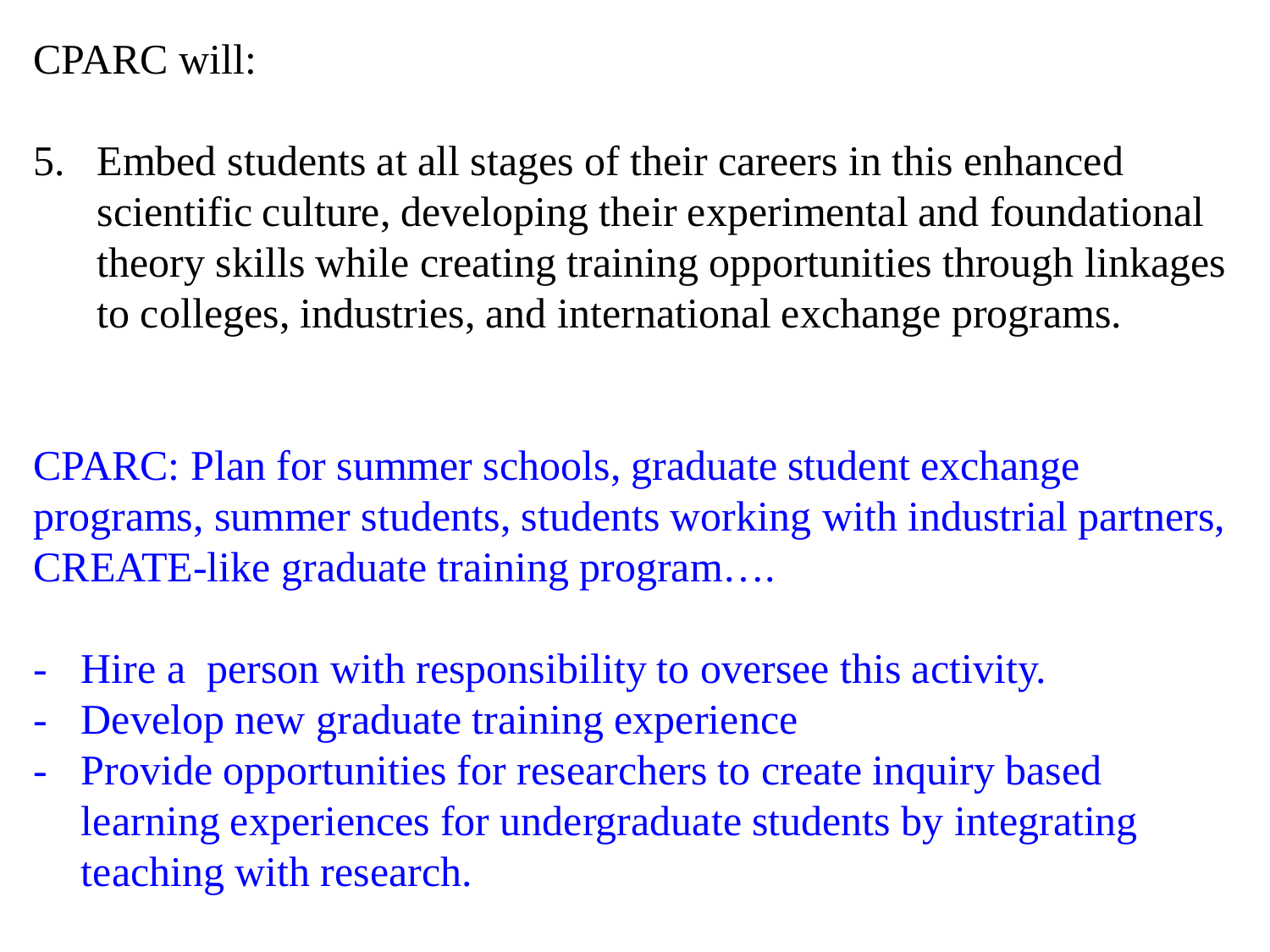6. Engage non-expert audiences, including the general public and high school students and teachers, in SNOLAB research through programs such as a Queen's University visitor centre, public lectures and workshops for high school students and teachers.

CPARC: Organize this. (And hire somebody with the responsibility to do so). Particularly focused on developing the scientific culture at Queen's and within Kingston, but recognizing:

- Queen's is surrounded by partners which facilitates some sharing of visitors and events…
- Benefit from and work with established outreach offices at SNOLAB, PI, TRIUMF…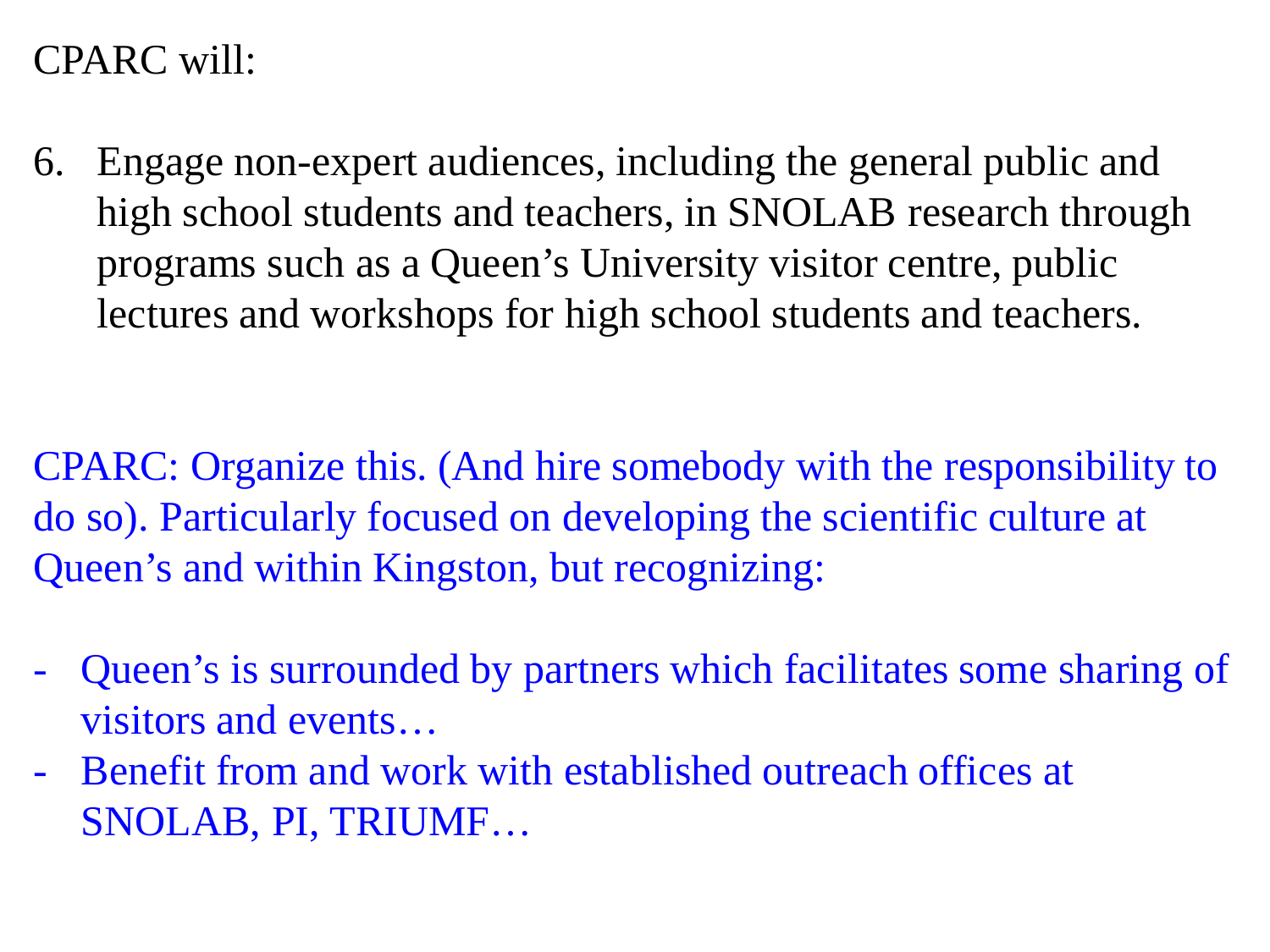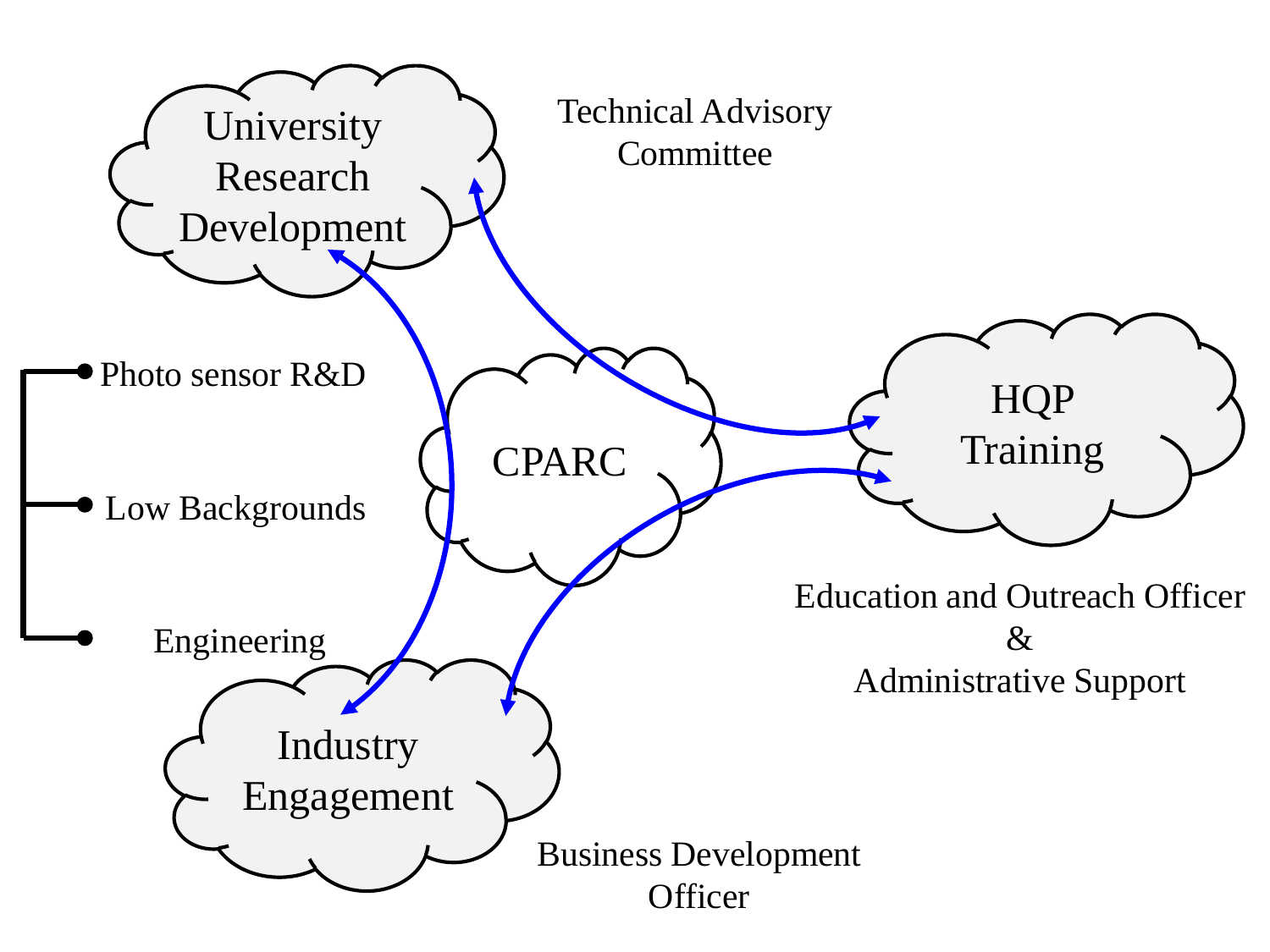### **Research Partnerships**

Queen's U.

U. Alberta U. British Columbia Carleton U. U. Laurentian McGill U. U. Montreal U. Toronto

CIFAR IPP PI SNOLAB TRIUMF

Lead Institution **Eligible Universities** Research Institutes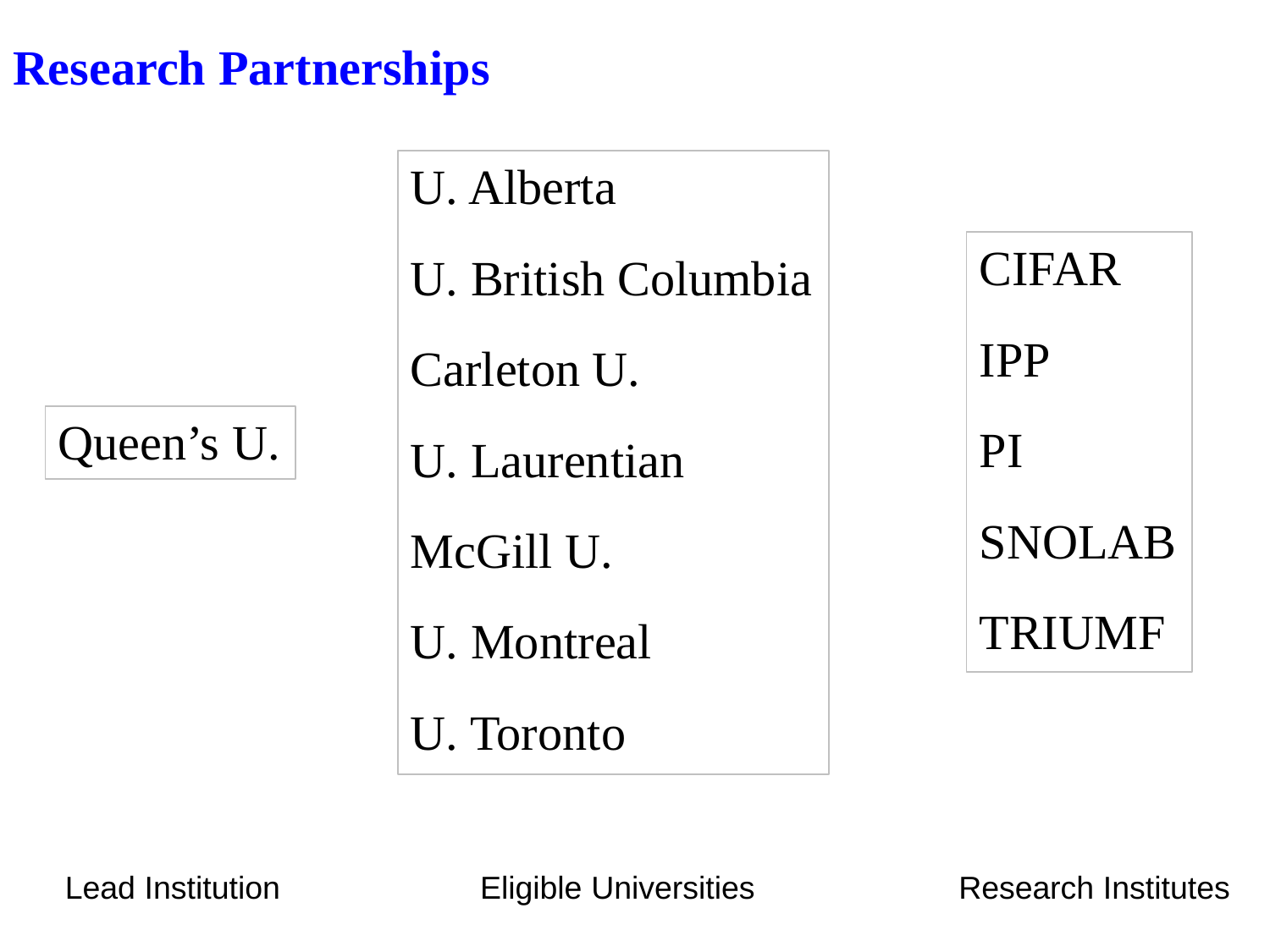### Main elements requested: The people. We will ramp up to:

- 7 new faculty members at Queen's in physics (theorist, experimentalist, engineering physicist, astro/astroparticle experimentalist), radio-chemist, geochemist/isotopic, nuclear materials engineering. To build on core group at Queen's with interdisciplinary expertise relevant to development of low background techniques, detector design, and broadening of the field.
- 7 new faculty members at universities across Canada (Alberta, Carleton, Laurentian, Montreal, Toronto). "SNOLAB experimentalists"
- 4 Research Scientists and 3 project managers to support the SNOLAB scientific program.
- 4 Engineers, 1 designer, and 15 technical positions
- 18 PDF and 39 graduate students supported annually. (Some in shared pool)
- Scientific Director, Managing Director, Finance Officer, Business Development Officer, HR&Board Secretary, Education and Outreach Officer, 2 Admin @ QU, 1 at CU and 1 at LU
- Support for undergraduate summer research positions and internships in industry.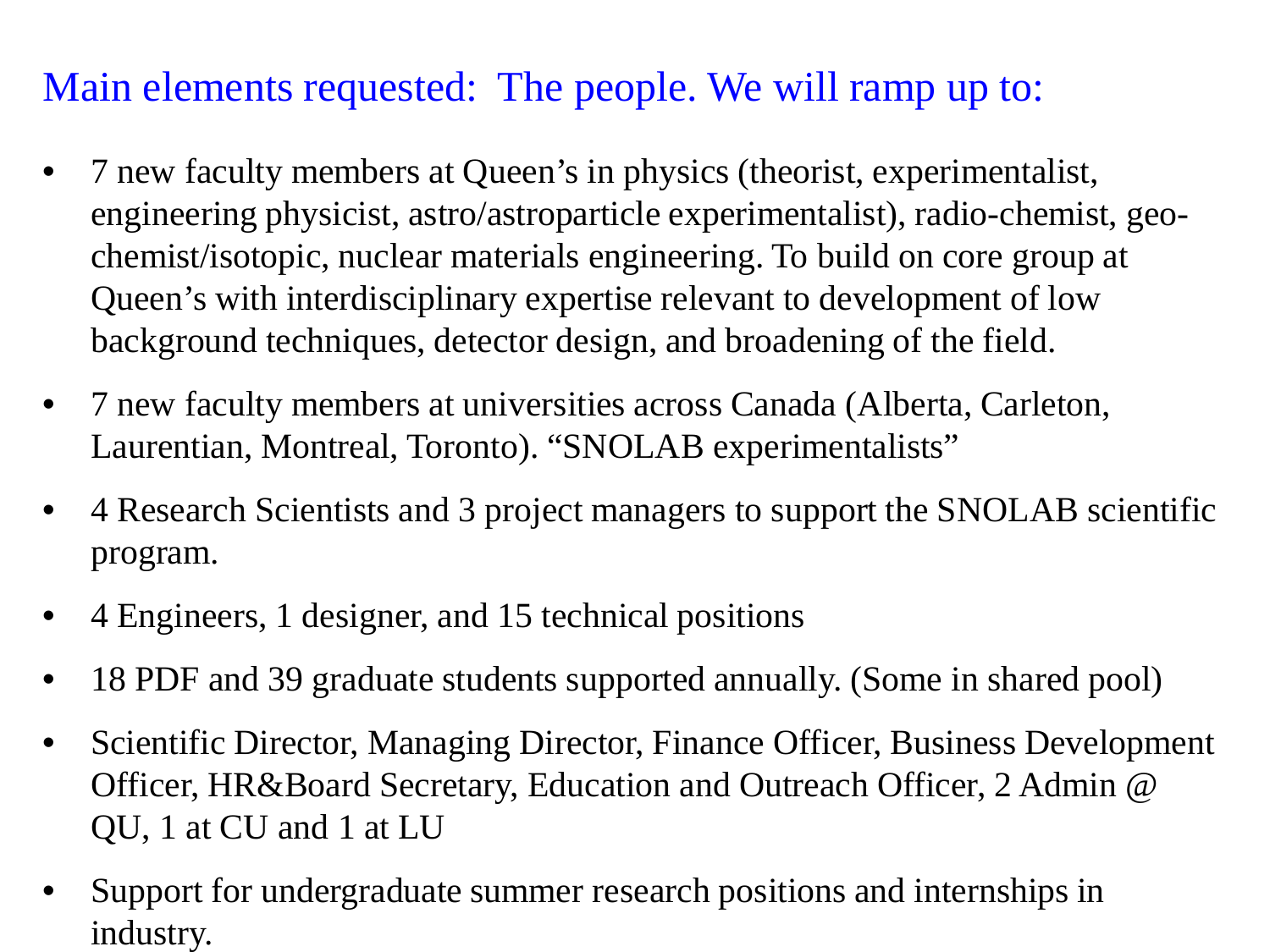### Main elements requested: The rest.

- International PhD exchange program & Graduate teaching
- Undergraduate summer school
- Public and scientific lecture series
- Travel in support of building collaborations, sabbatical support …
- Small amounts of equipment to run the offices/outreach/visitor's centre...
- Pool of money to support scientific effort that would normally come from NSERC (but these faculty are not NSERC eligible while on CFREF)
- Frontier Ventures Fund to support innovative research that carries higher risk.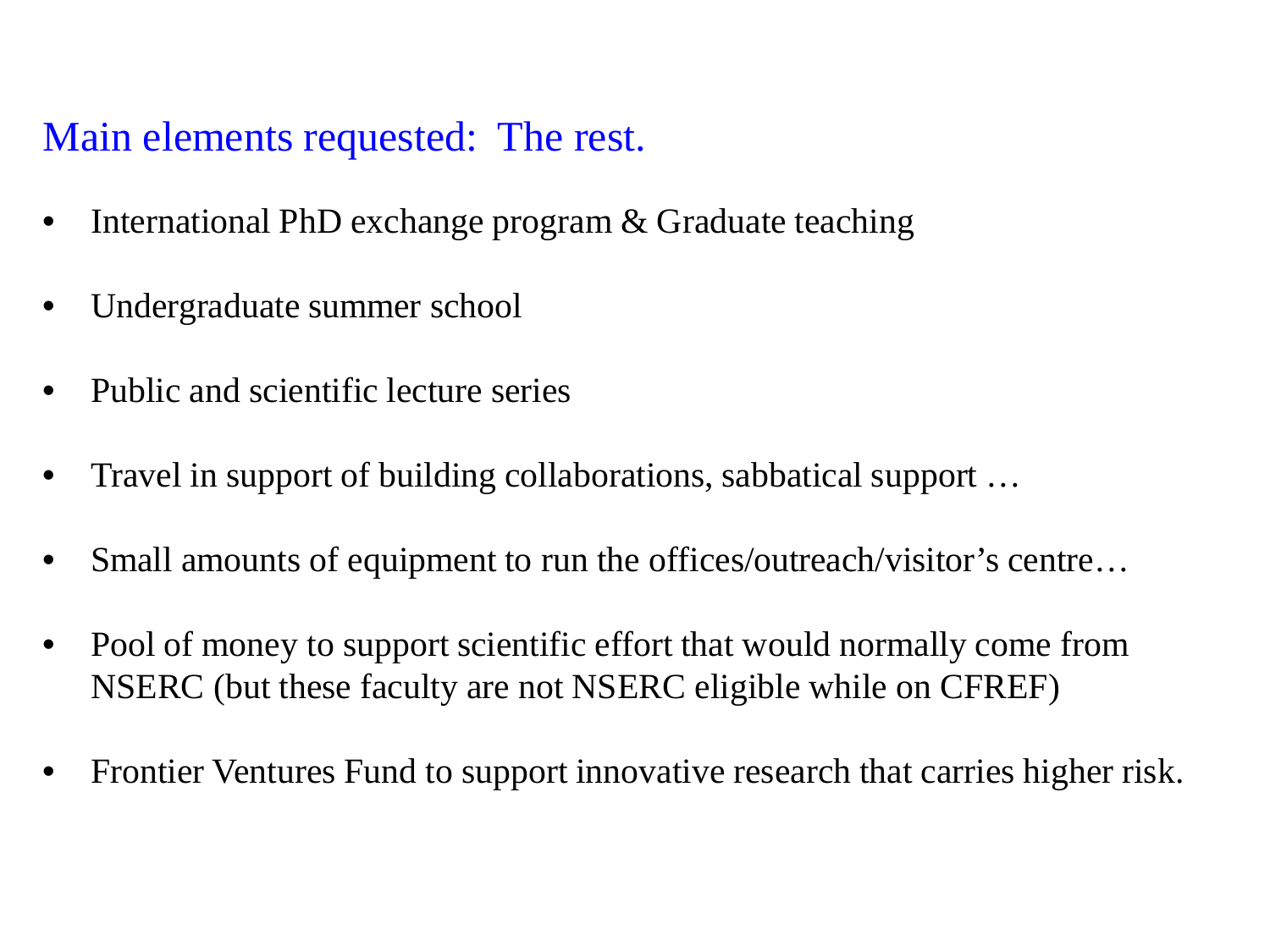### Rough idea of the Budget: (in k\$)

| <b>Strategy</b>     | <b>Funds</b><br><b>From</b><br><b>CFREF</b> | <b>Funds</b><br><b>From</b><br>Queen's | <b>Funds</b><br>From U.<br><b>Partners</b> | <b>Funds</b><br><b>From</b><br><b>Other</b> | In-kind<br>Contrib. |
|---------------------|---------------------------------------------|----------------------------------------|--------------------------------------------|---------------------------------------------|---------------------|
| <b>Science</b>      | 46,676                                      | 6,215                                  | 5,127                                      | 1,000                                       | 2,199               |
| Implementation      | 5,288                                       | 1,421                                  | 55                                         |                                             |                     |
|                     |                                             |                                        |                                            |                                             |                     |
| <b>Total Direct</b> | 51,963                                      | 7,636                                  | 5,182                                      | 1,000                                       | 2,199               |

These are the real costs of doing research. Dominated by personnel costs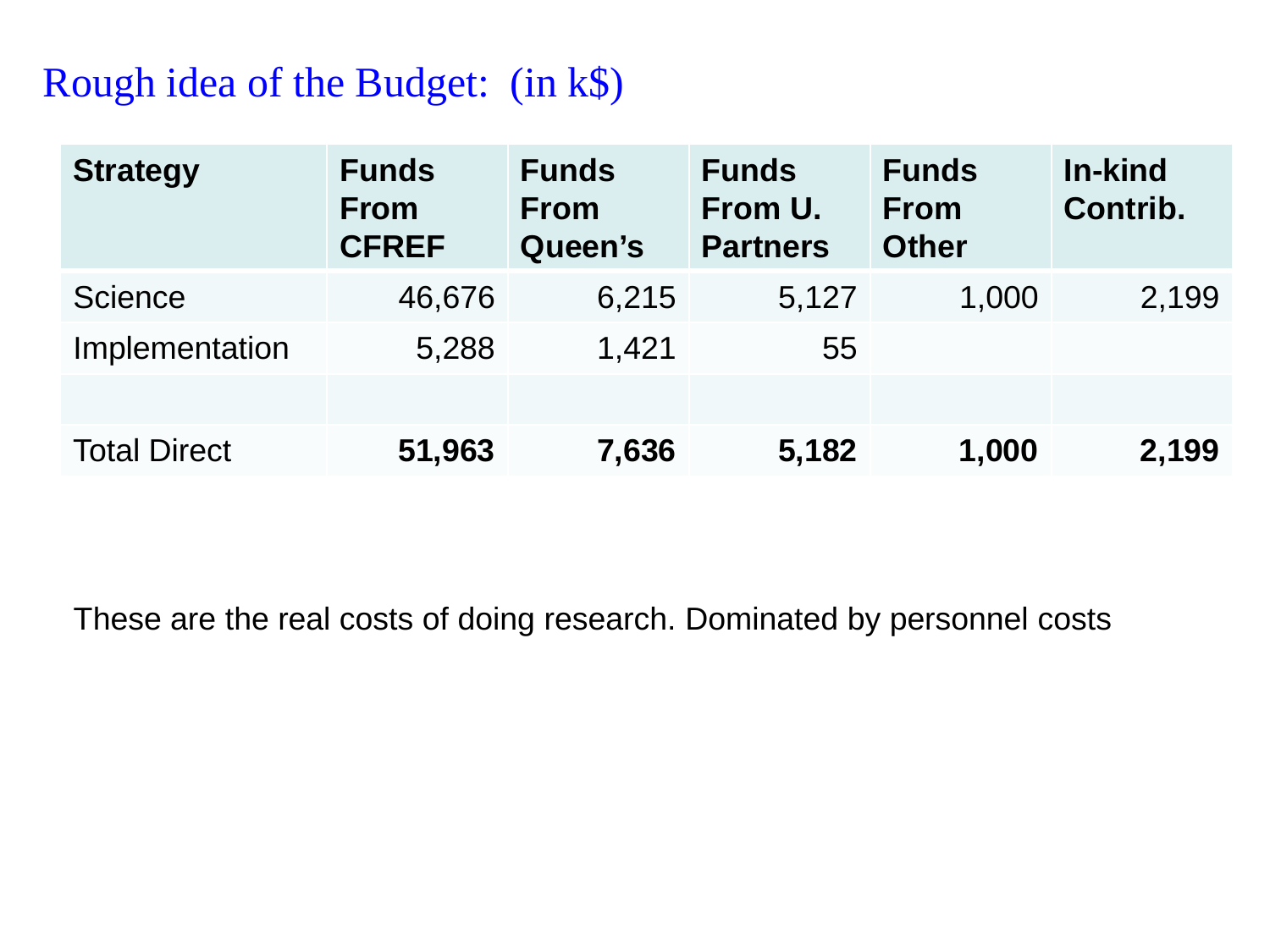### Rough idea of the Budget: (in k\$)

These are the indirect costs of doing research. 33% of direct costs where applicable.

| <b>Strategy</b>        | <b>Funds</b><br><b>From</b><br><b>CFREF</b> | <b>Funds</b><br><b>From</b><br>Queen's | <b>Funds</b><br>From U.<br><b>Partners</b> | <b>Funds</b><br><b>From</b><br><b>Other</b> | In-kind<br>Contrib. |
|------------------------|---------------------------------------------|----------------------------------------|--------------------------------------------|---------------------------------------------|---------------------|
| <b>Science</b>         | 15,559                                      | 8,516                                  | 7,836                                      |                                             |                     |
| Implementation         | 1,763                                       | 1,743                                  | 214                                        |                                             |                     |
|                        |                                             |                                        |                                            |                                             |                     |
| <b>Total In-Direct</b> | 17,321                                      | 10,259                                 | 8,050                                      |                                             |                     |

Total from CFREF =  $51,963 + 17,321 = $69,284$  k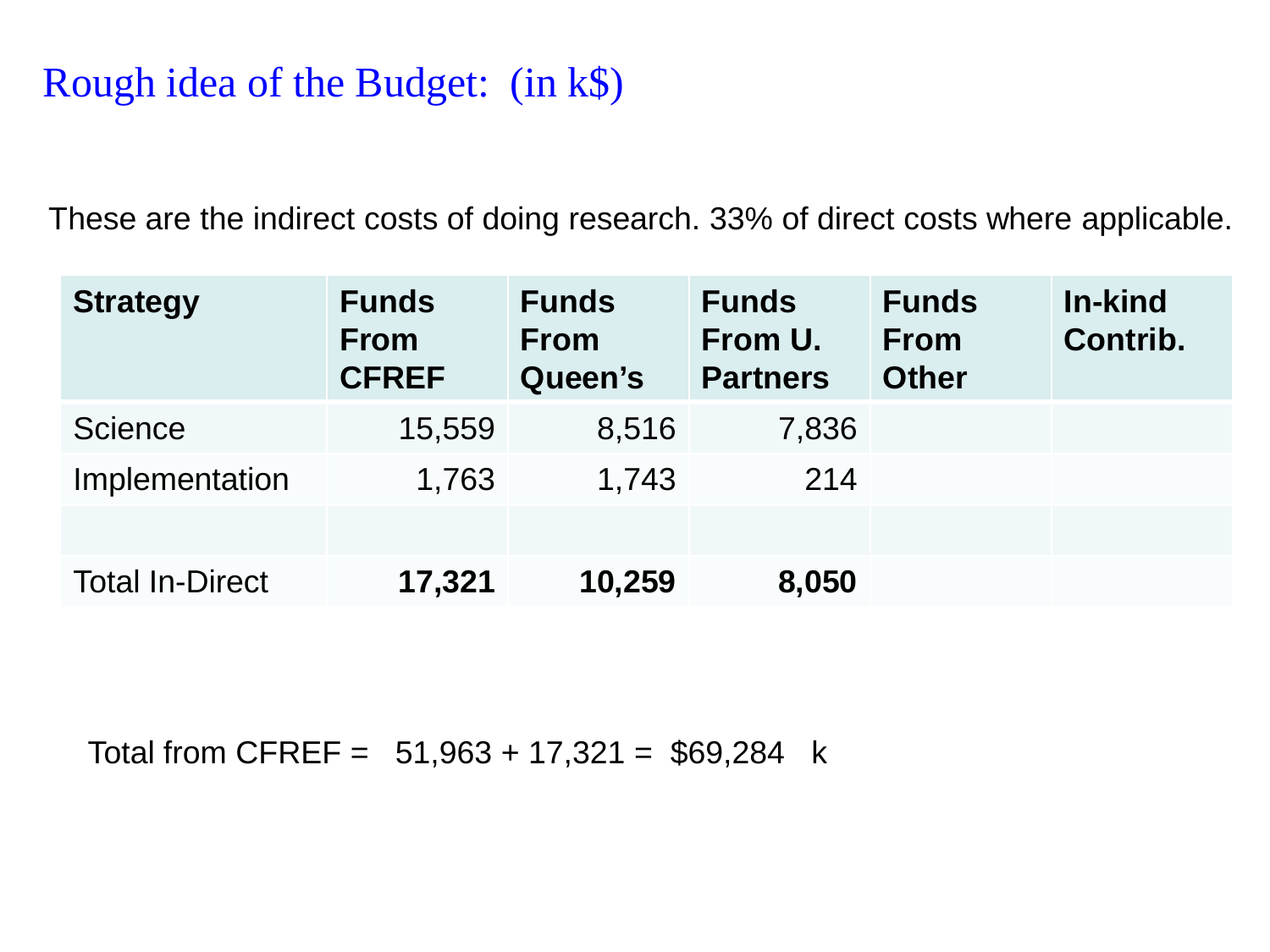Random thoughts, ideas , concerns …. Be careful what you ask for.

- 1. Need to work with SNOLAB facility to position both to support the field in the best possible way with appropriate level of overlap.
- 2. Role of each in spearheading the science, scientific leadership vs enabling the science through the excellence of the facility and delivery of the programs.
- 3. Funding Risk. Need clear objectives for both SNOLAB and CPARC to ensure continued financial support ….CPARC must not appear to offer support that should be the responsibility of SNOLAB, and visa versa, which could undermine the support through MSI for SNOLAB for example.
- 4. Stress on the SAP envelop. How do we deal with the impact of all these new faculty positions appearing in the SAP envelope if it doesn't grow proportionally.
- 5. Relative roles in terms of program coordination nationally and internationally.
- 6. How is the strategic plan for SNOLAB influenced by the decision on CFREF … should we defer some of the work on the strategic plan until such decision is made?